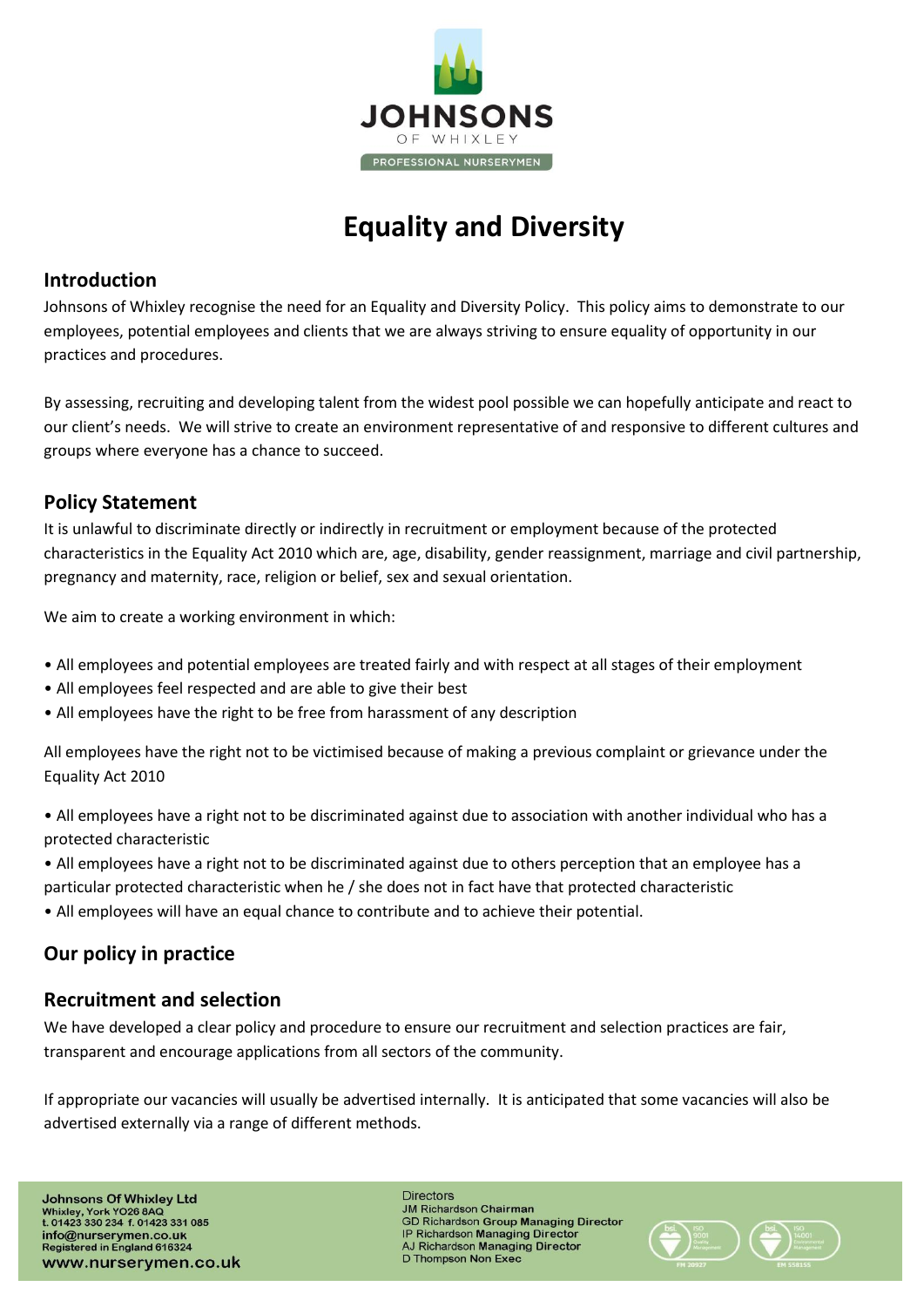

Job descriptions will be devised for each job within our company and employee specifications will be used for each vacancy to specify the requirements for the post. The employee specification will detail the experience, knowledge and skills required for a post.

Wherever possible, as long as the needs of the business are met, we will consider flexible working arrangements for applicants who want to have a pro-active approach to their work and life balance.

The shortlisting process will be carried out by trained employees, using an employee specification and cross referencing that with the details an applicant has completed on a CV or by assessing an applicant's performance during a practical test. This will ensure a consistent and fair approach to the shortlisting process.

All employees who participate in the recruitment and selection process will participate throughout the whole process and be involved in devising the advert, shortlisting and interviewing. All employees involved in the process will receive training in recruiting and selecting the right employees and will also have an awareness of relevant legislation in recruitment and selection which includes equality legislation.

In order to ensure that we are attracting applicants from a wide cross section of the community we will monitor job applications. The equality monitoring information collated will then be reported to the Senior Management Group as required.

### **Learning and development and promotion**

We have a learning and development policy which sets out our commitment to learning and development for all our employees. Therefore, all requests for learning and development will be given equal consideration. Learning and development activities related to business issues, managerial skills and competence, job related skills, continuous professional development and statutory requirements will be considered.

We regularly review our procedures to ensure that employees are selected, promoted and treated on the basis of their relevant merits and abilities.

All employees are given equal opportunity and encouraged to progress within the company wherever possible.

### **Disciplinary and dismissal**

We have a disciplinary and dismissal procedure in place which clearly sets out the steps the company will take in respect of misconduct, gross misconduct and poor performance. All employees will be equally subject to this procedure.

It is clearly set out in our disciplinary and dismissals procedure that discrimination, harassment, victimisation and contravention of any equality legislation is classed as gross misconduct.

**Directors JM Richardson Chairman GD Richardson Group Managing Director** IP Richardson Managing Director AJ Richardson Managing Director D Thompson Non Exec